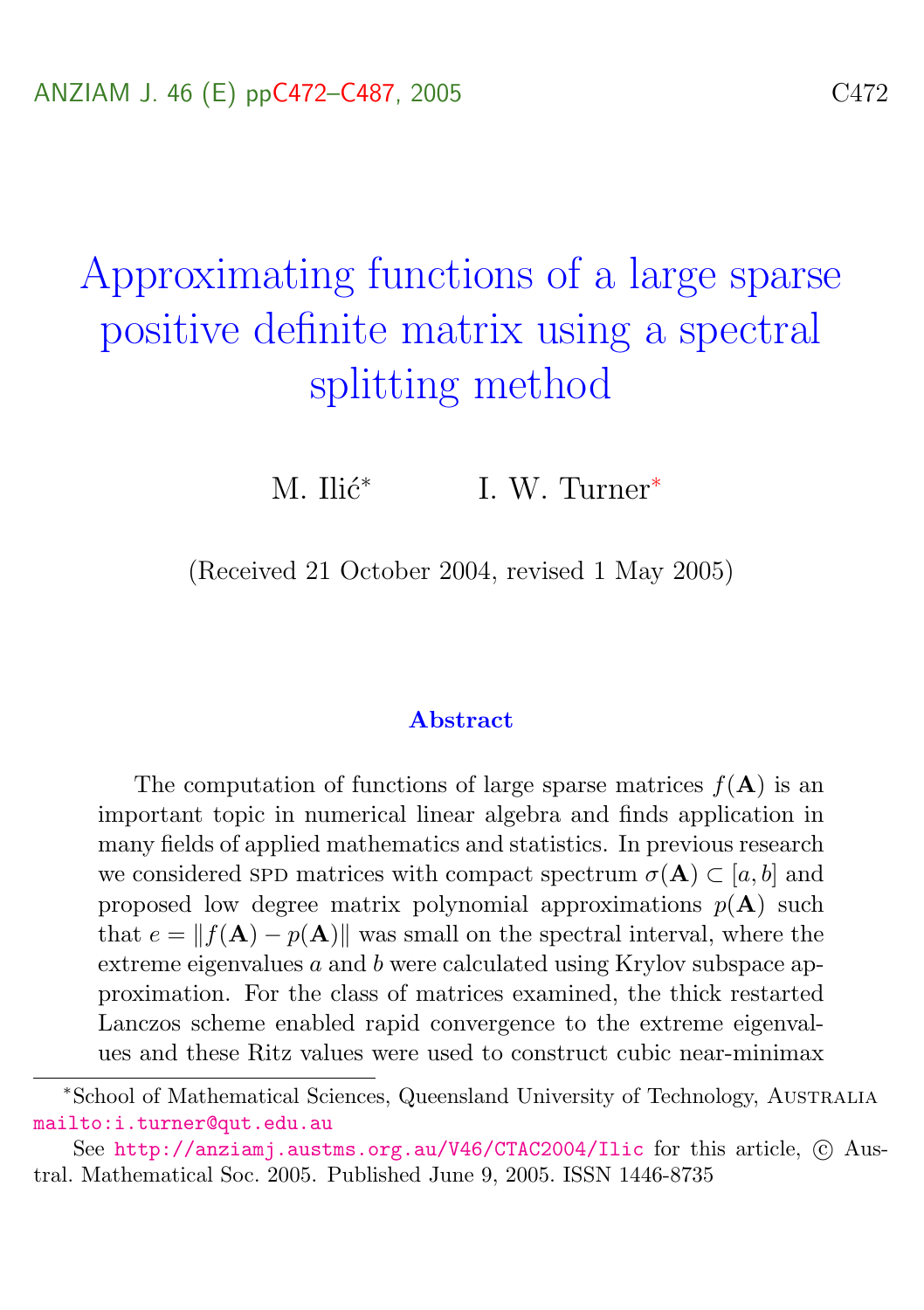Chebyshev least squares approximations of the desired matrix functions. There is a good balance between accuracy and efficiency for this approximation method. The aim of the present study is to extend the previously developed matrix function approximation technique to enable SPD matrices with a wider spectrum to be treated using a novel splitting of  $\sigma(A)$ . In this case, the decomposition of  $f(A)$  as a sum of a 'singular' part and a 'regular' part is investigated. To perform the split a projector onto the singular part is here constructed using Krylov subspace approximation. Numerical results for a representative large sparse positive definite matrix appear promising.

# **Contents**

<span id="page-1-0"></span>

|                   | 1 Introduction                                                  | C474                                 |
|-------------------|-----------------------------------------------------------------|--------------------------------------|
|                   | 2 Splitting method<br>2.1 Outline of splitting method algorithm | C <sub>475</sub><br>C <sub>478</sub> |
|                   | 3 Regular Component                                             | C <sub>4</sub> 79                    |
|                   | 4 Singular component                                            | <b>C480</b><br>C <sub>480</sub>      |
|                   | 5 Results and discussion                                        | C482                                 |
|                   | <b>6</b> Conclusions                                            | C <sub>485</sub>                     |
| <b>References</b> |                                                                 |                                      |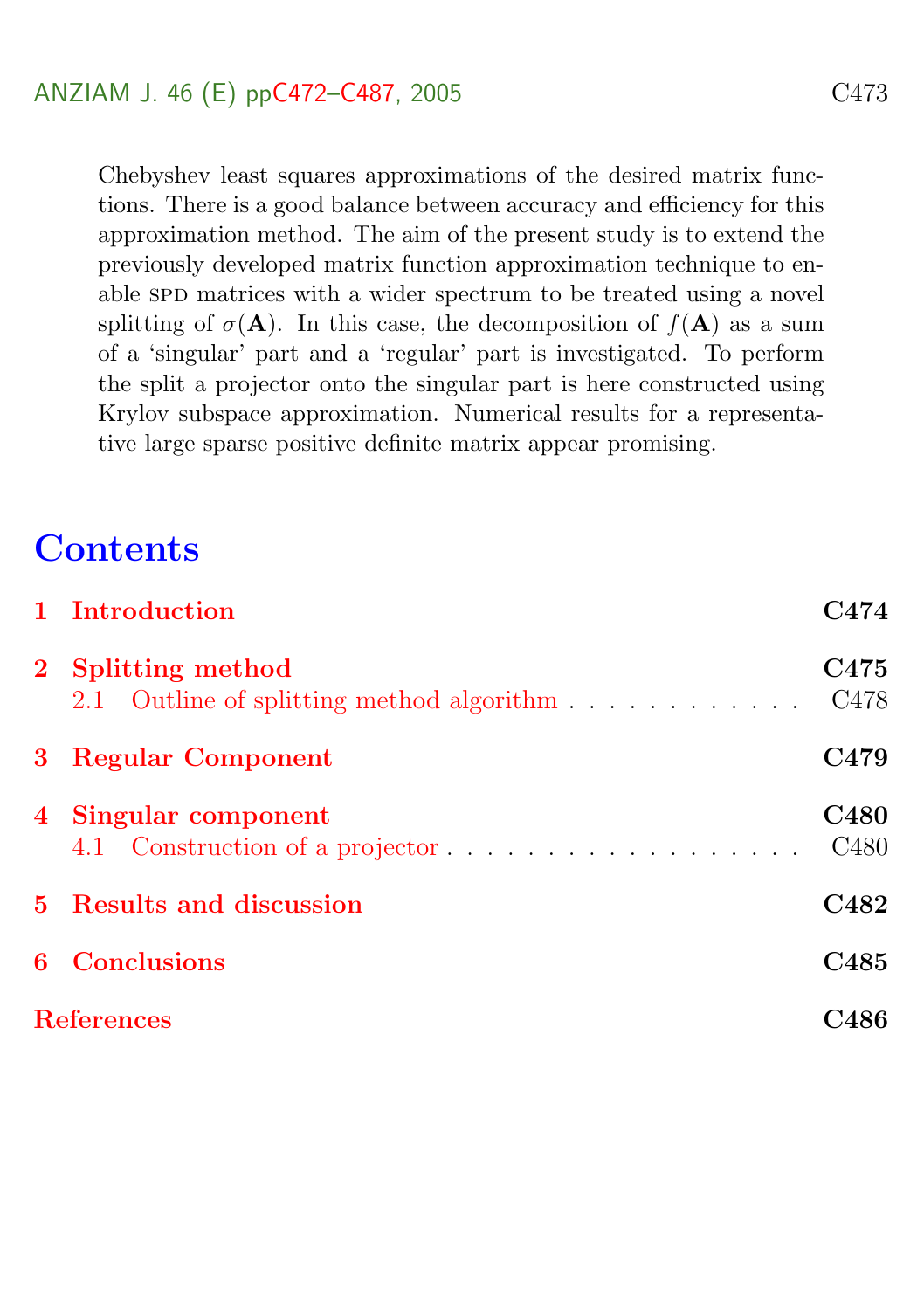### <span id="page-2-0"></span>1 Introduction

The need for computing functions of large, sparse matrices  $\mathbf{A} \in \mathbb{R}^{n \times n}$  arises in many fields of science and technology. Some specific applications include approximation of the inverse  $f(A) = A^{-1}$  for the purposes of preconditioning an iterative solution [\[11\]](#page-15-0); solution of matrix equations such as  $\exp X = A$  which requires  $f(A) = \log A$  [\[4\]](#page-14-1); Bayesian computations which require  $f(A) = A^{-1}$ ,  $f(A) = A^{\frac{1}{2}}$  or  $f(A) = A^{-\frac{1}{2}}$  [\[9,](#page-14-2) e.g.]; and finally in the solution of differential equations, which requires  $f(A) = \exp(-tA)$ ,  $f(\mathbf{A}) = \exp(-t\mathbf{A}^{\frac{1}{2}}), f(\mathbf{A}) = \cos(t\mathbf{A}^{\frac{1}{2}})$  [\[5\]](#page-14-3). In many of these applications all that is required is to calculate the bilinear form  $\mathbf{u}^T f(\mathbf{A}) \mathbf{v}$  [\[2\]](#page-14-4). Other strategies see the computation of the product of a matrix function and a vector,  $f(A)\mathbf{v}$  [\[5\]](#page-14-3). In all cases the aim of polynomial-based methods is to find a polynomial  $p(\mathbf{A})$  of as small degree as possible to approximate  $f(\mathbf{A})$ .

In the literature a majority of references deal with the product of a matrix function and a vector. Druskin and Knizhnerman [\[5\]](#page-14-3) and Hochbruck and Lubich [\[7\]](#page-14-5) use the approximation  $f(A) \mathbf{v} \approx \mathbf{Q}_m f(\mathbf{H}_m) \mathbf{e}_1$ ,  $\hat{\mathbf{v}} = \mathbf{Q}_m \mathbf{e}_1$  where

$$
\mathbf{A}\mathbf{Q}_m = \mathbf{Q}_m \mathbf{H}_m + \beta_m \mathbf{\hat{q}}_{m+1} \mathbf{e}_m^T
$$

is the Lanczos decomposition. Van der Vorst [\[13\]](#page-15-1) shows that intermediate information generated during the Lanczos algorithm can be used to solve  $f(A)\mathbf{x} = \mathbf{b}$  for a symmetric positive definite matrix **A** with suitable functions f. For symmetric **A** with eigenvalues  $\lambda_i$  and orthonormal (ON) eigenvectors  $z_i$ , the error norm in approximating f with p is

$$
\|f(\mathbf{A})\mathbf{v} - p(\mathbf{A})\mathbf{v}\|_2 = \sqrt{\sum_{i=1}^n v_i^2 (f - p)^2 (\lambda_i)},
$$

where  $\mathbf{v} = \sum_{i=1}^{n} v_i \mathbf{z}_i$ . In [\[5\]](#page-14-3), error bounds are obtained through approximation of the matrix function by a part of its Chebyshev series. In this study we explore methods for constructing an approximating low degree polynomial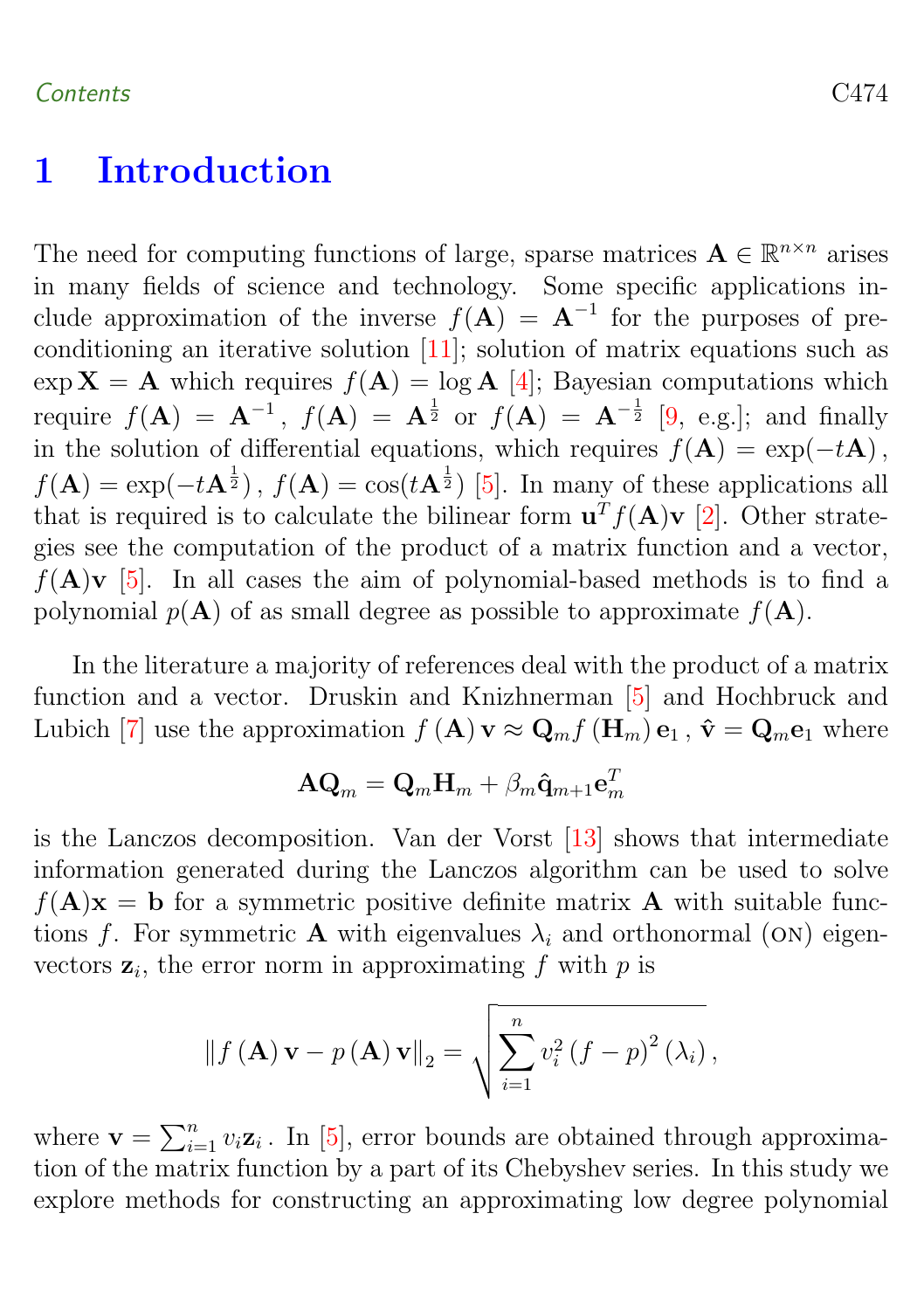#### <span id="page-3-1"></span>1 Introduction C475

that well approximates  $f(A)$  directly and because this research is motivated by the need for statisticians to estimate functions of covariance matrices in data analysis, we focus on the class of symmetric positive definite matrices with the relevant functions being  $f(A) = A^{-1}$  and  $f(A) = A^{-\frac{1}{2}}$ . In these cases practical difficulties with the approximation arises when A has very small eigenvalues and/or when the spectral interval  $[a, b]$  is large because the degree of the approximating polynomial would need to be very high for the error to be small.

To overcome these problems, we discuss in Section [2](#page-3-0) the splitting  $A =$  $AP_1 + AP_2$ , where  $P_1$  and  $P_2 = I - P_1$  are projectors onto the invariant subspaces associated with a set of eigenvalues  $\Lambda_1$  and its complement  $\Lambda_2$ , respectively. The splitting is chosen in such a way that  $f(t)$  on  $\Lambda_2$  can be easily approximated using a low degree polynomial (regular part of  $f(A)$ ), while the other component (singular part) requires a much more intensive computational effort not only in approximating  $f(A)$ , but also in finding  $P_1$ . Section [3](#page-7-0) briefly summarises the regular part polynomial approximation, whereas Section [4](#page-8-0) discusses the treatment of the singular part. Numerical case studies are presented in Section [5](#page-10-0) and the main conclusions of the work are summarised in Section [6.](#page-13-0) The numerical investigations confirm that this splitting method provides reasonably accurate approximations for the given matrix functions tested at a relatively low computational cost.

# <span id="page-3-0"></span>2 Splitting method

The computation of matrix functions for a large, sparse matrix  $\mathbf{A} \in \mathbb{R}^{n \times n}$  can be computationally intensive; however, scalar function approximation, which has a long history in numerical analysis  $[1, 3]$  $[1, 3]$  $[1, 3]$ , requires significantly less computational effort than their matrix counterparts. The notion of analysing and manipulating low degree polynomial approximations  $p_m(t)$ ,  $m \leq 5$ , for a given scalar function  $f(t)$  and using this polynomial thereafter to approx-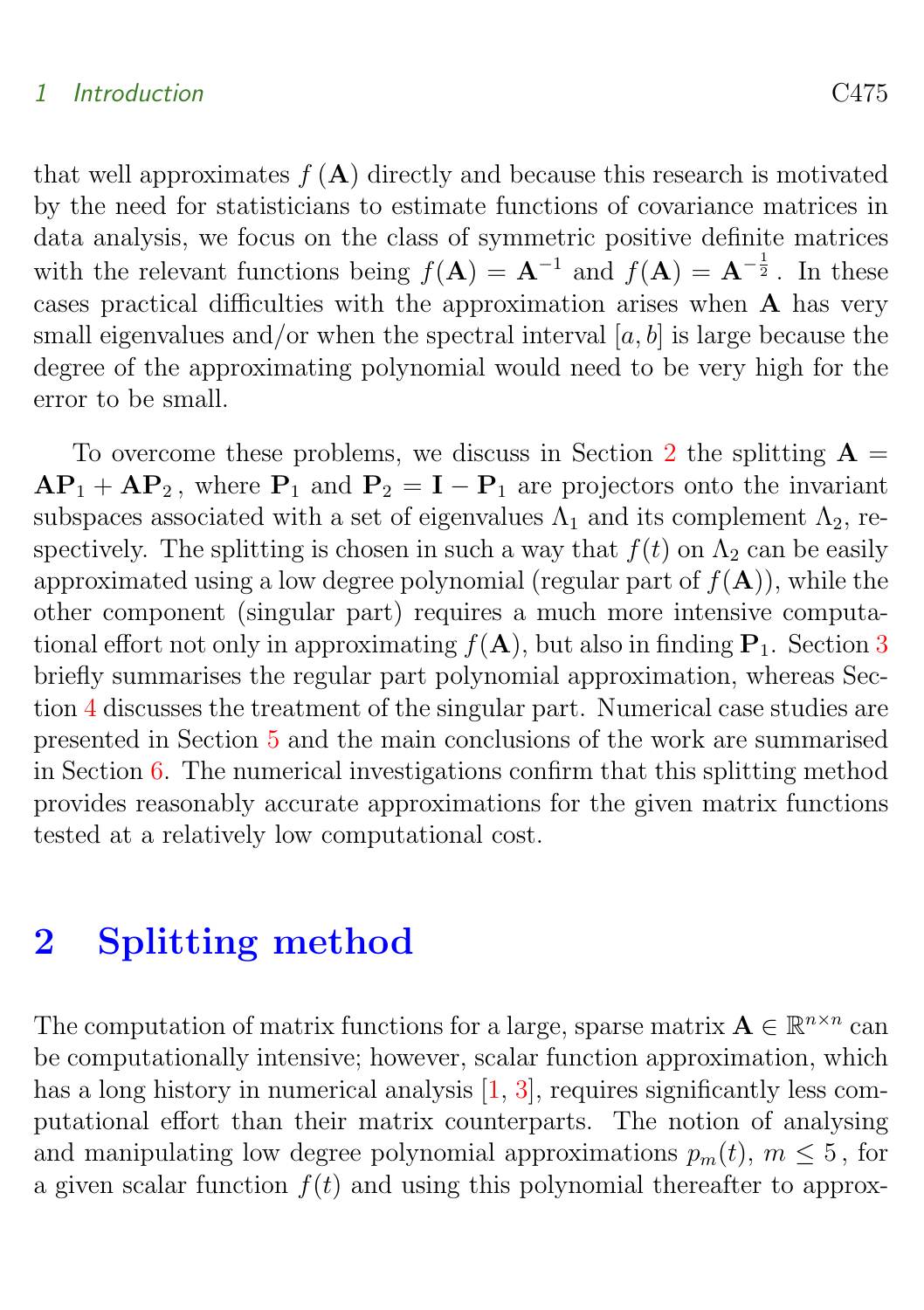<span id="page-4-1"></span>imate the desired matrix function as  $p_m(A)$  provides the motivation for the splitting method. Clearly, the success of the method hinges on the particular function  $f(t)$ , the interval [a, b] on which the approximation is required, and the desired accuracy.

Suppose it is known that the spectrum  $\sigma(A) \subset [a, b]$  and some continuously differentiable function  $f : [a, b] \to \mathbb{R}$  are given. If an accurate low degree polynomial approximation  $p_m(t)$  to  $f(t)$  can be constructed on [a, b] the only question that arises is what is the connection between the scalar function approximation error and the error in the matrix function approximation? Proposition [1](#page-4-0) below addresses this very issue. Unless otherwise indicated, read  $\|\cdot\| = \|\cdot\|_2$  throughout this paper.

<span id="page-4-0"></span>**Proposition 1** If  $A = SAS^T$ , where S is unitary and  $f(A)$  and  $p_m(A)$  are functions of A, then

$$
|| f (\mathbf{A}) - p_m (\mathbf{A}) || = || \mathbf{S} (f (\Lambda) - p_m (\Lambda)) \mathbf{S}^T || = \max_{i} |f(\lambda_i) - p_m (\lambda_i)|
$$
  

$$
\leq \max_{t \in [a, b]} |f(t) - p_m (t)| := ||f - p_m||_{\infty}.
$$

One deduces from this proposition that the success of approximating  $f(A)$ by  $p_m(\mathbf{A})$  depends on the rate of convergence of  $||f - p_m||_{\infty}$ . If  $||f - p_m||_{\infty}$  is small, then a good approximation to the matrix function is  $p_m(\mathbf{A})$ . For matrices arising in statistics that have a fairly compact spectrum, this strategy works well [\[9\]](#page-14-2). However, if it is not possible to find a low degree polynomial on [a, b] for which  $||f - p_m||_{\infty}$  is small, some other numerical strategy is necessary and the splitting method is now formally introduced. At first an interval  $[\alpha, \beta] \subset [a, b]$  is sought on which  $f(t)$  can be well approximated by a low degree polynomial with reasonable accuracy for the given application under study. Jackson's Theorem [\[1\]](#page-14-6) provides some insight into the underlying difficulties that might arise with this choice. Once the interval  $[\alpha, \beta]$  is decided, the splitting of the spectrum  $\sigma(A)$  into regular and singular parts is defined accordingly.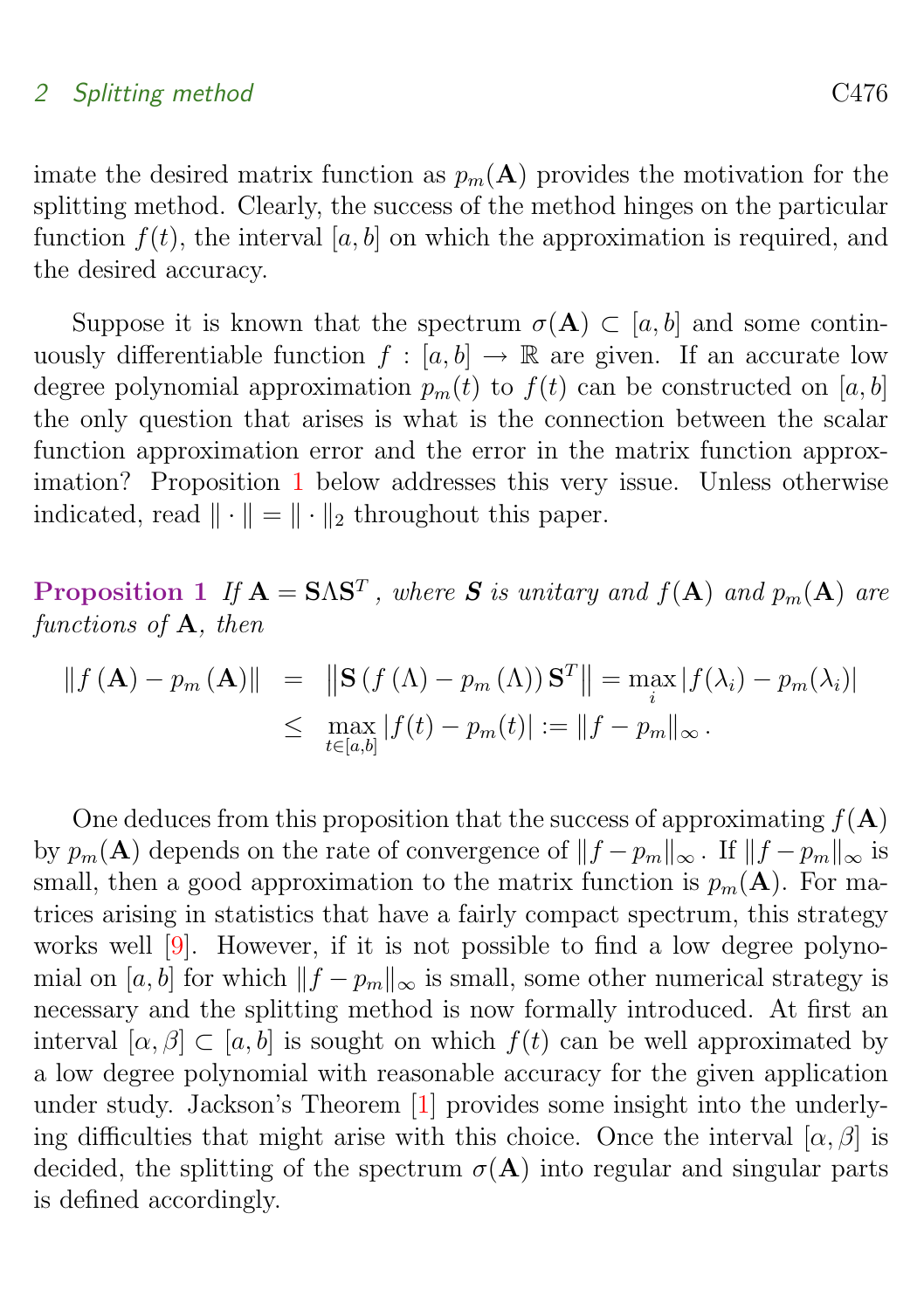Definition 2 If function f can be well approximated with a low degree polynomial  $p_m$  with  $m \leq 5$  (say) so that  $||f - p_m||_{\infty} \leq 10^{-t}$  on  $[\alpha, \beta]$  (refer Section [3](#page-7-0) for further details), then we say that f satisfies the condition of regularity.

**Definition 3** Let  $f : [a, b] \to \mathbb{R}$  be a  $C^{m+1}$ -function that satisfies the condition of regularity on the interval  $[\alpha, \beta] \subset [a, b]$ . We say that f is regular in  $[\alpha, \beta]$  and singular in the complement of  $[\alpha, \beta]$  in  $[a, b]$ .

Definition 4 Let  $\sigma(A) \subset [a, b]$ . If a given function f is regular in  $[\alpha, \beta] \subset$ [a, b] and  $\Lambda = \sigma(\mathbf{A}) \cap [\alpha, \beta]$  is the set of eigenvalues of  $\mathbf{A}$  in  $[\alpha, \beta]$ , we refer to  $\Lambda$  as the regular part of **A** with respect to f.  $\Lambda^c = \sigma(\mathbf{A}) - \Lambda$  is the singular part of A with respect to f.

This splitting enables  $f(t)$  to be easily approximated on  $\Lambda$  using a low degree polynomial, referred hereafter as the regular part of  $f(A)$ . The singular part of  $f(A)$  requires a much more intensive computational effort in determining the approximately invariant subspace associated with  $\Lambda^c$ . The following two propositions are central to the idea of the splitting method.

**Proposition 5** If V is an invariant subspace of  $A$  and  $P$  is an orthogonal projector onto  $V$ , then

$$
f(\mathbf{A}) = f(\mathbf{A})\mathbf{P} + f(\mathbf{A})(\mathbf{I} - \mathbf{P}).
$$

<span id="page-5-0"></span>Proposition 6 Let Q be an ON basis for the invariant subspace V corresponding to  $\Lambda^c$  so that  $\mathbf{AQ} = \mathbf{QH}$ . Then

$$
f(\mathbf{A}) = \mathbf{Q}f(\mathbf{H})\mathbf{Q}^T + f(\mathbf{A})(\mathbf{I} - \mathbf{Q}\mathbf{Q}^T).
$$
 (1)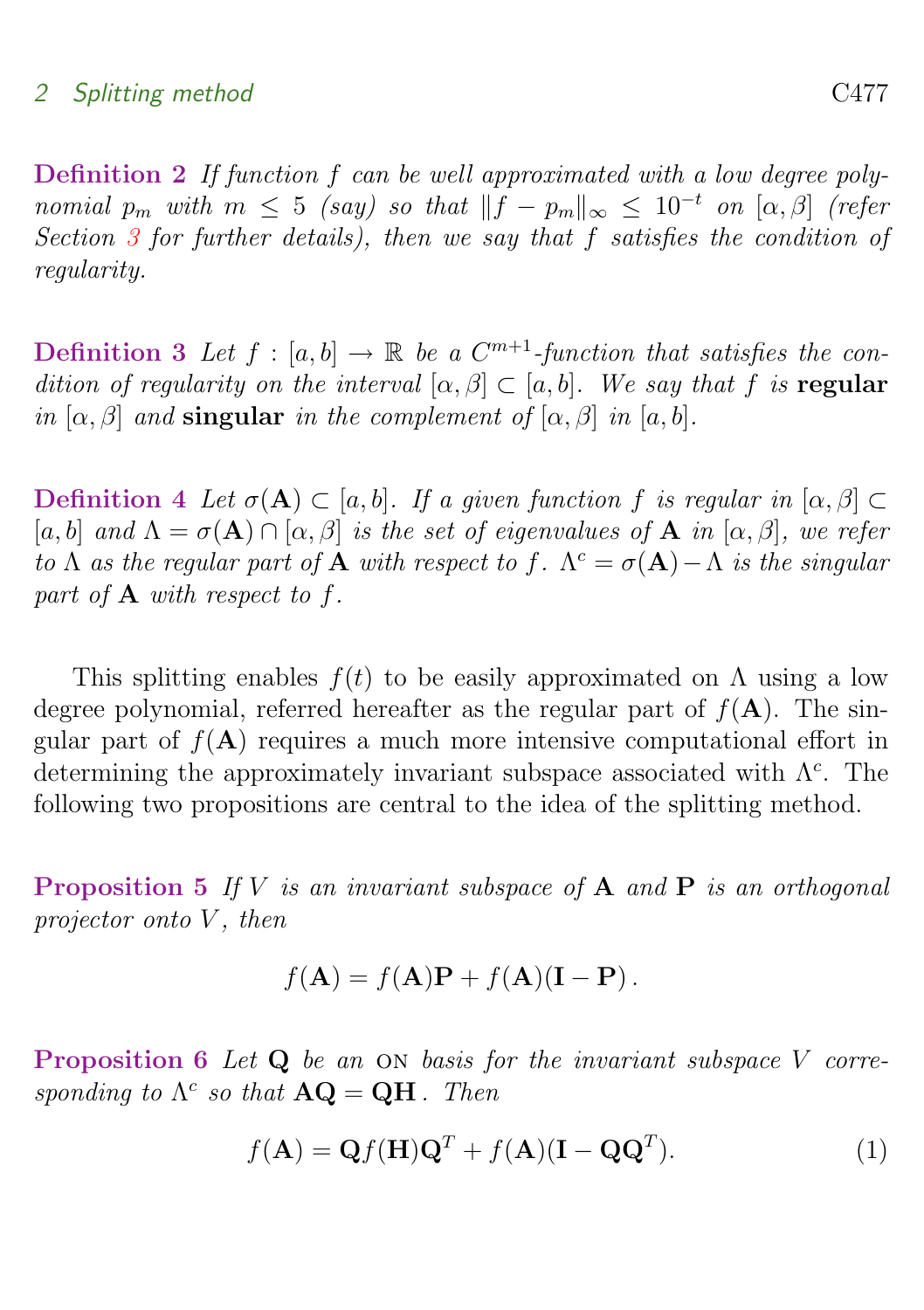### <span id="page-6-3"></span><span id="page-6-0"></span>2.1 Outline of splitting method algorithm

Given a sparse, symmetric positive definite matrix  $\mathbf{A} \in \mathbb{R}^{n \times n}$ , a scalar function  $f(t)$  and a desired tolerance  $\tau$ :

- 1. Determine the spectral interval of **A** such that  $\sigma(\mathbf{A}) \subset [a, b]$  using a thick restarted Lanczos process [\[10,](#page-15-2) [12\]](#page-15-3). At each restart, clusters of the smallest and largest eigenvectors are augmented to the Krylov subspace to ensure an accurate determination of the spectral interval.
- 2. Using near minimax approximations, try to fit a low degree m polynomial  $p_m(t)$  to scalar function  $f(t)$  over the interval [a, b] so that  $||p_m(t) - f(t)||_{\infty} \leq \tau$  (see Section [3](#page-7-0) for finer details). If successful,  $p_m(A)$  is the desired matrix function approximation. If unsuccessful, find an interval  $[\alpha, \beta]$  over which a low degree polynomial  $p_m(t)$  can be used to approximate scalar function  $f(t)$  and proceed to Step [3.](#page-6-1)
- <span id="page-6-1"></span>3. Compute the orthogonal projector  $\mathbf{Q}\mathbf{Q}^T$  onto the singular part using the thick restarted Lanczos algorithm. If there are too many eigenvalues associated with the singular part, some other form of preconditioning is necessary and the entire process must be recommenced using this preconditioned matrix. If the determination of the orthogonal projector was successful, proceed to Step [4.](#page-6-2)
- <span id="page-6-2"></span>4. Assemble the approximation  $\bar{f}(\mathbf{A}) = \mathbf{Q} f(\mathbf{H}) \mathbf{Q}^T + p_m(\mathbf{A})(\mathbf{I} - \mathbf{Q} \mathbf{Q}^T)$ .

**Proposition 7** If Q is as given in Proposition [6](#page-5-0) and  $p_m(t)$  is an interpolating polynomial on the regular part, then

$$
|| f(A) - \bar{f}(A)|| \le \max_{\alpha \le t \le \beta} |f(t) - p_m(t)| = ||f - p_m||_{\infty, r},
$$

where r refers to the regular subinterval.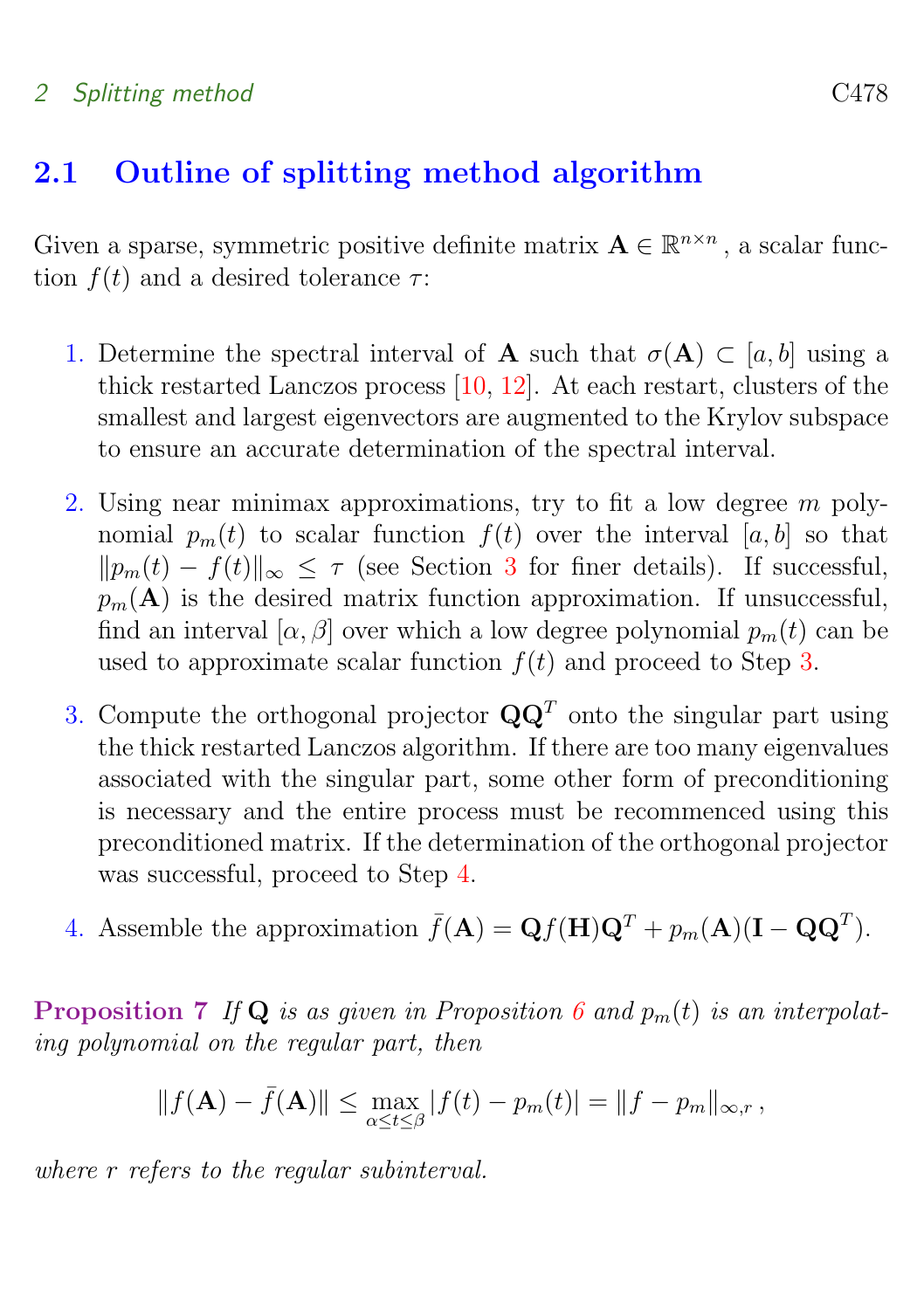<span id="page-7-1"></span>Proof:

$$
||f(\mathbf{A}) - \bar{f}(\mathbf{A})|| = ||[f(\mathbf{A}) - p_m(\mathbf{A})](\mathbf{I} - \mathbf{Q}\mathbf{Q}^T)||
$$
  
= 
$$
||f(\mathbf{A}) - p_m(\mathbf{A})||_{V^{\perp}}
$$
  

$$
\leq \max_{\alpha \leq t \leq \beta} |f(t) - p_m(t)|,
$$

where  $\|\cdot\|_{V^{\perp}}$  indicates the restriction to the orthogonal complement of V.

# <span id="page-7-0"></span>3 Regular Component

The numerical strategies outlined in our previous research work [\[9\]](#page-14-2) for approximating  $f(A)$  for spp matrices with compact spectrum using Chebyshev polynomials based on near-minimax approximations are now summarised.

**Interpolation at the Chebyshev nodes** If  $p_m(t)$  is the polynomial of degree  $\leq m$  that interpolates  $f(t)$  at the zeros of the Chebyshev polynomial  $T_{m+1}(t)$  on [a, b], then [\[1\]](#page-14-6) gives

$$
\|f - p_m(t)\|_{\infty} \le \frac{1}{(m+1)! \ 2^m} \left(\frac{b-a}{2}\right)^{m+1} \|f^{(m+1)}\|_{\infty} \ . \tag{2}
$$

This approximation is constructed by linearly mapping the zeros of the Chebyshev polynomial on  $[-1, 1]$  to the interval  $[a, b]$ . To satisfy the condition of regularity on  $[a, b]$  the right hand side of the inequality should be decreasing and  $\leq 10^{-t}$  for t significant digits accuracy. Given the function f, the polynomial degree m and a (or b), then one can estimate b (or a) using, for example, Newton's method.

Chebyshev least squares approximation  $C_m(t) = \sum_{i=0}^{m} c_i T_i(t)$ , with the coefficients  $c_i = \frac{2}{\pi}$  $\frac{2}{\pi} \int_{-1}^{1} f(t) T_i(t) / \sqrt{1 - t^2} dt$  and the prime on the summa-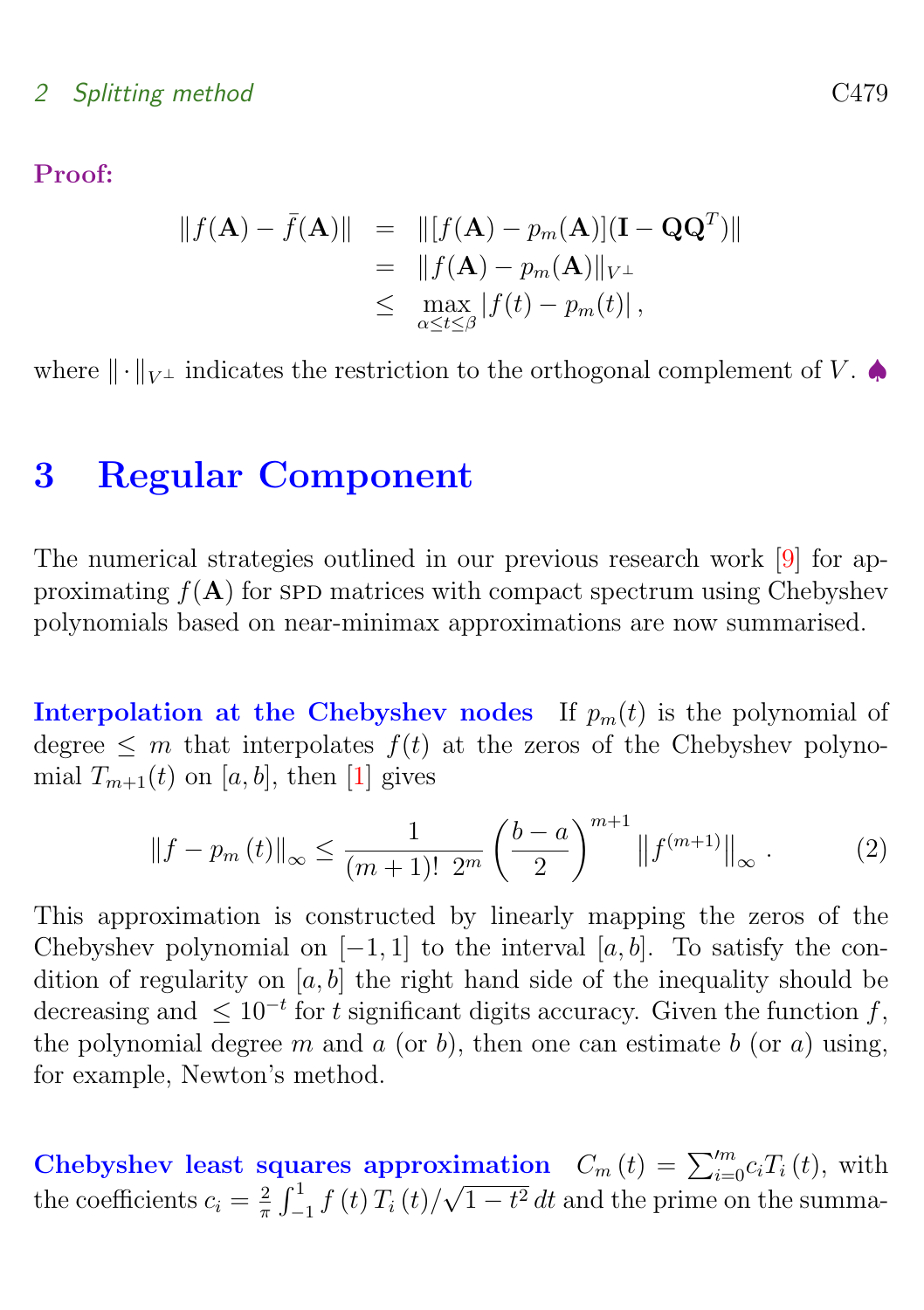#### <span id="page-8-2"></span>3 Regular Component C480

tion indicates that the first term  $(i = 0)$  should be halved. The coefficients  $c_i$ can be approximated using trapezoidal integration [\[9\]](#page-14-2).

# <span id="page-8-0"></span>4 Singular component

To implement the splitting method described in Section [2.1,](#page-6-0) we find the spectral interval, that is, the smallest and largest eigenvalues, as well as the projector corresponding to the singular part. The best known method to do this is to use a Krylov subspace. Let  $\mathcal{K}_{\ell}(\mathbf{A}, \mathbf{w}) = \text{span} \{ \mathbf{w}, \mathbf{A} \mathbf{w}, \dots, \mathbf{A}^{\ell-1} \mathbf{w} \}$  be the Krylov subspace generated by  $w$ , where  $\ell$  is the chosen analytic grade [\[8\]](#page-14-8). The Lanczos process produces the decomposition

$$
\mathbf{A}\mathbf{U}_{\ell} = \mathbf{U}_{\ell}\mathbf{H}_{\ell} + \beta_{\ell}\hat{\mathbf{u}}_{\ell+1}\mathbf{e}_{\ell}^{T}, \qquad (3)
$$

where the matrix  $H_{\ell}$  is symmetric tridiagonal and positive definite. The Lanczos algorithm invariably produces vectors that quickly lose their orthogonality and strategies like reorthogonalization have to be implemented [\[10\]](#page-15-2). To avoid this problem, we prefer to use the Householder based algorithm as explained in  $[9]$ . Extreme eigenvalues of **A** are approximated by the extreme eigenvalues of  $H_\ell$  and then refined using thick restart (see [\[9\]](#page-14-2) for more details). The restart process is repeated until the smallest  $(\tilde{\lambda}_1, \mathbf{v}_1)$  and largest  $(\tilde{\lambda}_n, \mathbf{v}_n)$  eigenpairs satisfy

$$
\left\| \mathbf{A} \mathbf{v}_i - \tilde{\lambda}_i \mathbf{v}_i \right\| = |\beta_\ell| \left| \mathbf{e}_\ell^T \mathbf{y}_i \right| \le \varepsilon, \tag{4}
$$

where  $\mathbf{v}_i = \mathbf{U}_{\ell} \mathbf{y}_i$  and  $\mathbf{H}_{\ell} \mathbf{y}_i = \tilde{\lambda}_i \mathbf{y}_i$ ,  $i = 1, n$ .

#### <span id="page-8-1"></span>4.1 Construction of a projector

To construct the projector  $P$  one needs to target those eigenvalues corresponding to the singular part and for the monotone functions discussed in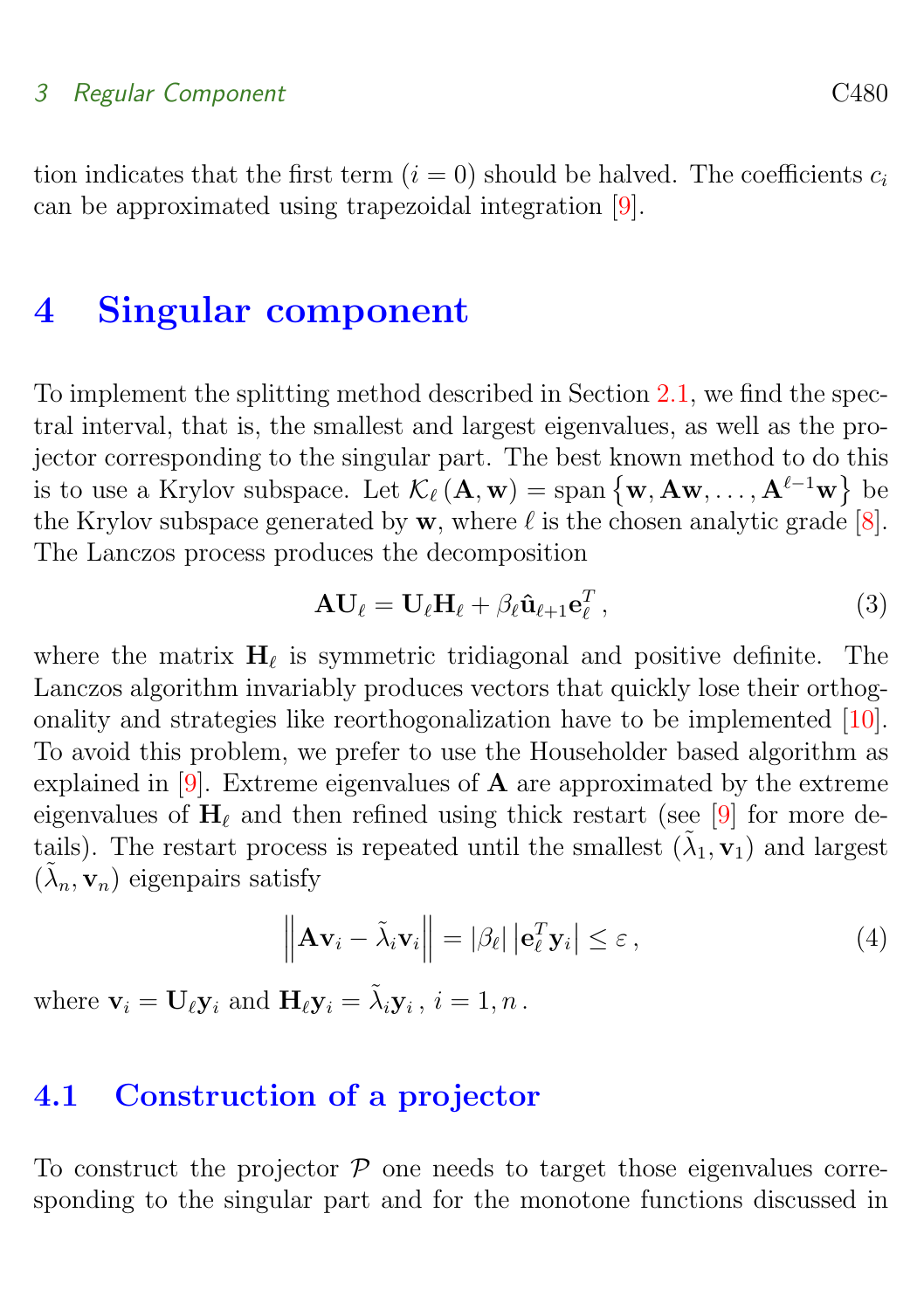#### <span id="page-9-0"></span>4 Singular component C481

this research the targeted eigenvalues are at the two ends of the spectrum, which is the case discussed in the thick restart procedure above.

1. For definiteness suppose that the thick restart procedure produces  $k$  approximate smallest eigenpairs  $\{\lambda_i, \hat{\mathbf{v}}_i\}_{i=1}^k$ . The success of the splitting method depends on the accuracy of the projector  $P$  and it is helpful to monitor the degree of invariance of the subspace during the restart process. Set  $\mathbf{V}_1 = [\hat{\mathbf{v}}_1, \hat{\mathbf{v}}_2, \dots, \hat{\mathbf{v}}_k]$  and let  $\tilde{\Lambda}_1 = \text{diag}(\lambda_1, \dots, \lambda_k)$ . An upper bound on the accuracy of the approximate eigenspace is then

$$
\|\mathbf{R}\| = \left\|\mathbf{A}\mathbf{V}_1 - \mathbf{V}_1\tilde{\Lambda}_1\right\| \leq |\beta_\ell| \sqrt{\sum_{i=1}^k |\mathbf{e}_\ell^T \mathbf{y}_i|^2}.
$$

Once this bound is satisfied, the projector  $\mathcal{P}_1 = \mathbf{V}_1 \mathbf{V}_1^T$ .

- 2. If  $\{\lambda_i\}_{i=1}^k$  exhaust the singular part, exit; if not, construct a preconditioner  $\mathbf{M}_1^{-1} = \gamma \mathbf{V}_1 \mathbf{\Lambda}_1^{-1} \mathbf{V}_1^T + \mathbf{I} - \mathbf{V}_1 \mathbf{V}_1^T$ , where  $\gamma = (\lambda_1 + \lambda_n)/2$  (say), and consider  $\mathbf{A}_1 = \mathbf{A}\mathbf{M}_1^{-1}$ .  $\mathbf{A}_1$  has the same eigenvectors as  $\mathbf{A}$  but the eigenvalues  $\{\lambda_i\}_{i=1}^k$  are shifted to  $\gamma$  [\[6\]](#page-14-9) and will not cause difficulties (like spuriousness) on the next cycle of the singular part determination. Repeat the thick restart procedure for  $A_1$  to find the next k smallest eigenvalues and their on eigenvectors, which are written as columns of  $V_2$ . Set  $V = [V_1, V_2]$ , making sure that  $V_1$  and  $V_2$  are orthogonal, and construct the projector  $\mathcal{P}_2 = \mathbf{V}\mathbf{V}^T$ . If the singular part is still present, construct the preconditioner  $M_2^{-1} = \gamma V_2 \Lambda_2^{-1} V_2^T + I - V_2 V_2^T$ , and set  $\mathbf{A}_2 = \mathbf{A}_1 \mathbf{M}_2^{-1} = \mathbf{A} \mathbf{M}_1^{-1} \mathbf{M}_2^{-1}$ . This process is repeated until there are no eigenvalues remaining in the singular part. Construct  $\mathbf{V} = [\mathbf{V}_1, \mathbf{V}_2, \dots, \mathbf{V}_m]$  and the projector  $\mathcal{P} = \mathbf{V}\mathbf{V}^T$ .
- 3. If the procedure stagnates due to the occurrence of too many small eigenvalues, repeat the procedure for the upper end of the spectrum. If both ends are congested, preconditioning of a different kind is necessary and will be discussed in subsequent work.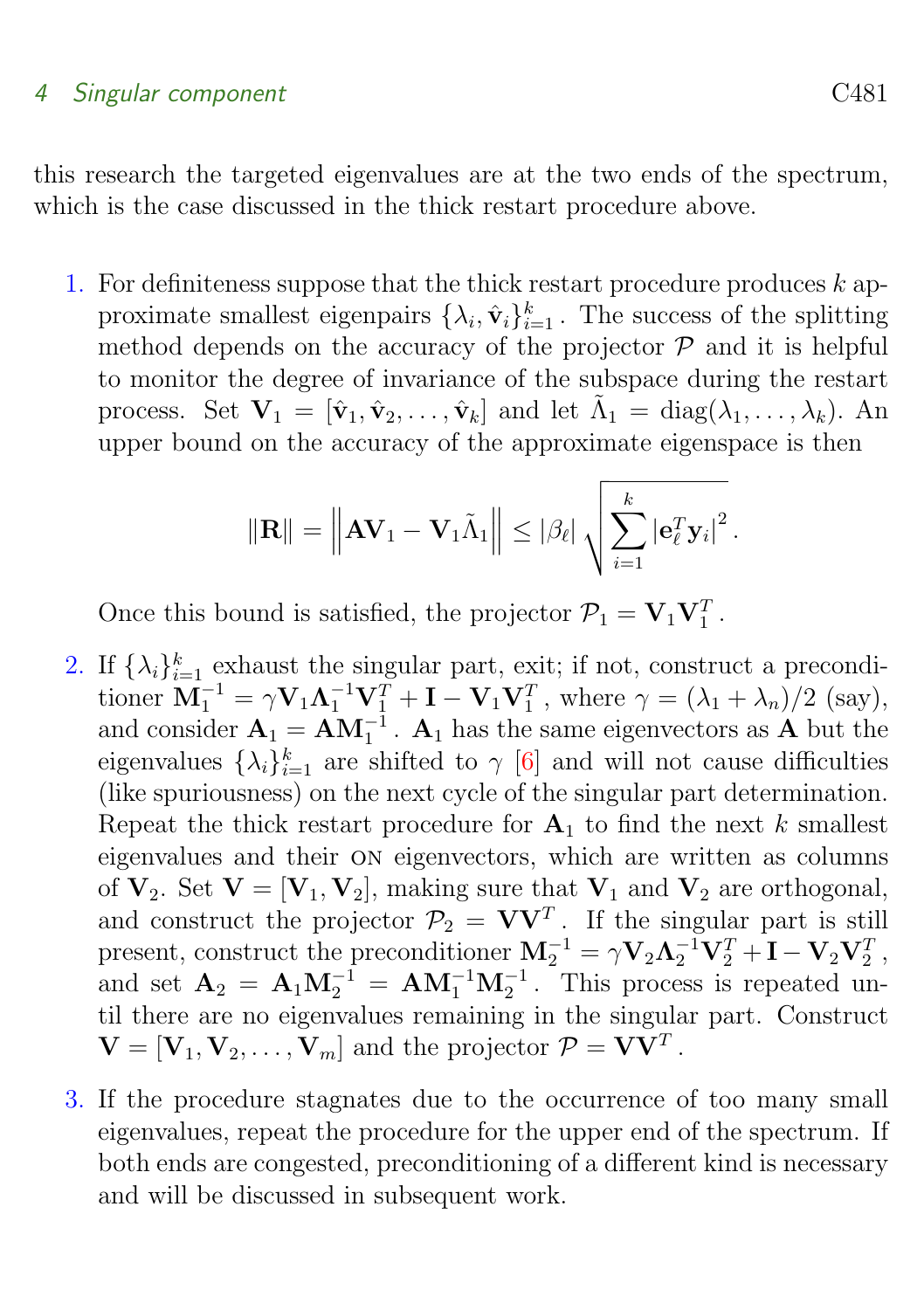### <span id="page-10-1"></span><span id="page-10-0"></span>5 Results and discussion

To test the splitting method two matrices were constructed. First, a core matrix  $G \in \mathbb{R}^{474 \times 474}$  containing the *regular* component of the spectrum  $\sigma(G) \subset [1, 3]$  was assembled using data from a case study in computational Bayesian statistics concerning an application in tree biodiversity (see [\[9\]](#page-14-2) for further details). Next, a random symmetric positive definite matrix **S** containing the singular component of the spectrum was generated. Then, a block diagonal matrix **B** of dimension  $500 \times 500$  having the matrices  $S \in \mathbb{R}^{26 \times 26}$ and G on its diagonal was formed. The test matrix A was then constructed by applying a similarity transform to the matrix B. Two cases were considered, Case 1 with spectrum  $\sigma(S) \subseteq [1,3]$ , and Case 2 with spectrum  $\sigma(S) \subseteq [0.17, 3]$  and 20 eigenvalues less than 1. The theory was tested on the matrix functions  $f(A) = A^{-1}$  and  $f(A) = A^{-\frac{1}{2}}$ , which are functions representative of a large number of applications in many fields of statistics.

The main findings of the study are presented in Table [1,](#page-11-0) which lists the matrix function approximation, the method used for the approximation on the regular part and the measures of accuracy  $|| f(A) - \bar{f}(A) ||_2$ ,  $||f - p_m||_{\infty}$ for each case study. Note that  $f(A) = \mathbf{X} f(\mathbf{D}) \mathbf{X}^T$  uses the complete diagonalisation of the original matrix  $\bf{A}$  available from MATLAB. The terminology used in the table for the different approximation methods identifies ls-least squares or N-interpolation at the Chebyshev nodes, with degree  $m = 3$  or 5.

For Case 1, the Householder based Lanczos scheme was continued until the analytic grade  $\ell$  of the Krylov subspace  $\mathcal{K}_{\ell}(\mathbf{A}, \mathbf{w})$  is reached. Here  $\ell$  was found to be 34 and two further restarts were required to converge the desired extreme eigenpairs to an accuracy of better than  $1 \times 10^{-10}$ . A randomly chosen vector w was used to start the subspace generation. The results highlight that the best regular part approximation is offered by the Chebyshev least squares method. Note the closeness of  $||f - p_m||_{\infty}$ , which is a measure involving only scalar functions, to  $|| f(A) - p_m(A) ||_2$  (although these numbers appear the same in Table [1,](#page-11-0) there were slight differences observed in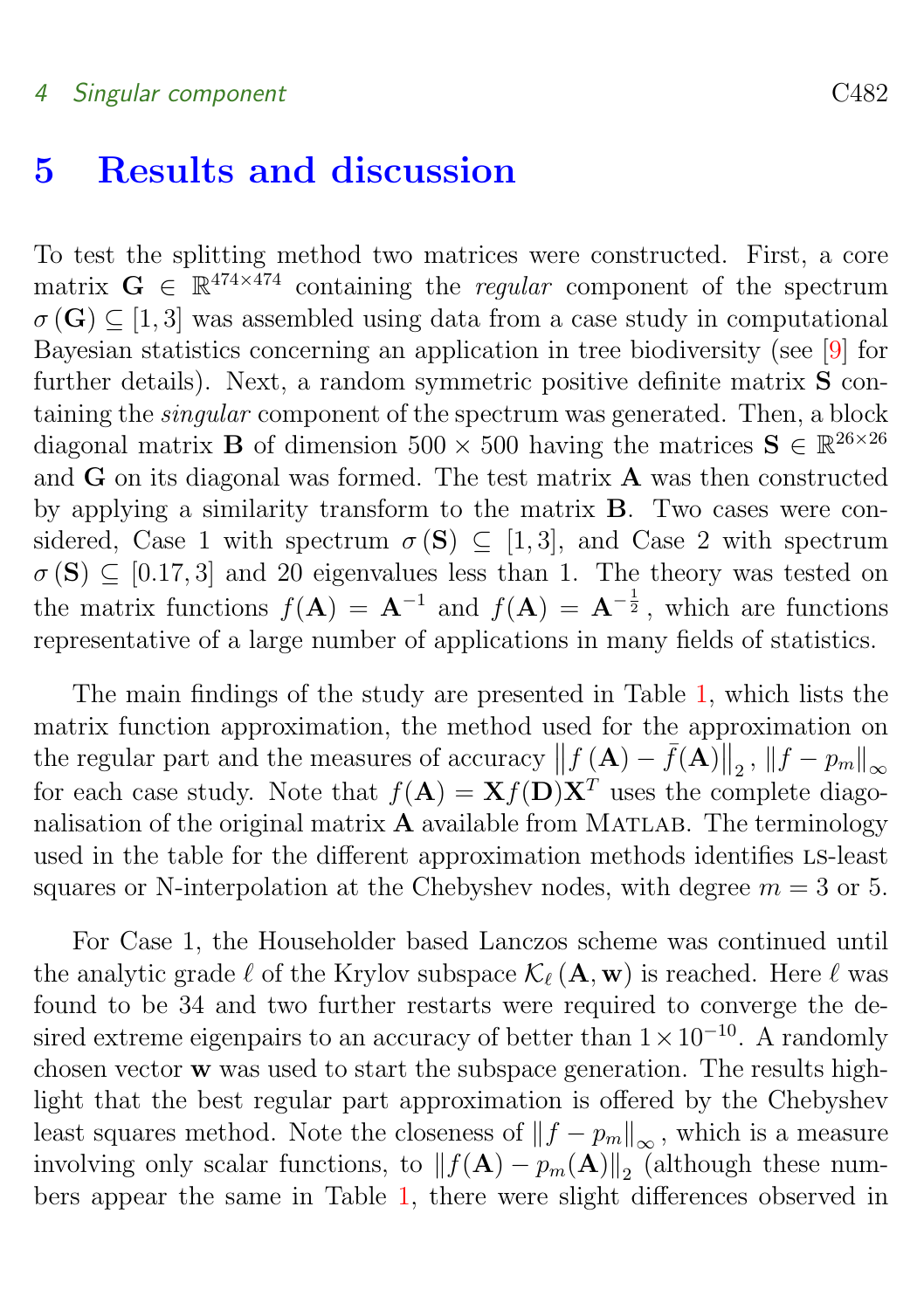TABLE 1: Summary of errors for the matrix function approximations. LS- $m$ (least squares), N-m (interpolation at Chebyshev nodes) with degree  $m = 3$ or 5. For Cases 1 and 2(b),  $||f - p||_{\infty} = \sup_{t \in [\alpha, \beta]} |f - p|$  (regular part) and for Case 2(a)  $||f - p||_{\infty} = \sup_{t \in [a,b]} |f - p|$  (entire interval).

<span id="page-11-0"></span>

| $\operatorname{Case}$ | $f(\mathbf{A})$             | Approximation | $ f(\mathbf{A}) - \bar{f}(\mathbf{A}) $ | $\ f\ $<br>$-p_m\ _{\infty}$ |
|-----------------------|-----------------------------|---------------|-----------------------------------------|------------------------------|
| $\mathbf{1}$          | $\overline{A^{-1}}$         | ChebyshevLS-3 | 8.131e-3                                | 8.131e-3                     |
|                       |                             | ChebyshevN-3  | 1.031e-2                                | 1.031e-2                     |
|                       |                             | ChebyshevLS-5 | 5.838e-4                                | 5.838e-4                     |
|                       |                             | ChebyshevN-5  | $7.402e-4$                              | $7.402e-4$                   |
|                       | $A^{-\frac{1}{2}}$          | ChebyshevLS-3 | 2.817e-3                                | 2.817e-3                     |
|                       |                             | ChebyshevN-3  | 3.501e-3                                | 3.501e-3                     |
|                       |                             | ChebyshevLS-5 | 1.686e-4                                | 1.686e-4                     |
|                       |                             | ChebyshevN-5  | 2.107e-4                                | 2.107e-4                     |
| 2(a)                  | $\overline{A^{-1}}$         | ChebyshevLS-3 | 1.045                                   | 1.045                        |
|                       |                             | ChebyshevN-3  | 1.654                                   | 1.654                        |
|                       |                             | ChebyshevLS-5 | 3.958e-1                                | 3.958e-1                     |
|                       |                             | ChebyshevN-5  | $6.375e-1$                              | $6.375e-1$                   |
|                       | $A^{-\frac{1}{2}}$          | ChebyshevLS-3 | $2.080e-1$                              | $2.080e-1$                   |
|                       |                             | ChebyshevN-3  | 3.214e-1                                | 3.214e-1                     |
|                       |                             | ChebyshevLS-5 | 6.745e-2                                | $6.745e-2$                   |
|                       |                             | ChebyshevN-5  | 1.0627e-1                               | 1.0627e-1                    |
| 2(b)                  | $\overline{A^{-1}}$         | ChebyshevLS-3 | 8.131e-3                                | 8.131e-3                     |
|                       |                             | ChebyshevN-3  | 1.031e-2                                | 1.031e-2                     |
|                       |                             | ChebyshevLS-5 | 5.838e-4                                | 5.838e-4                     |
|                       |                             | ChebyshevN-5  | 7.402e-4                                | 7.402e-4                     |
|                       | $\mathrm{A}^{-\frac{1}{2}}$ | ChebyshevLS-3 | 2.817e-3                                | 2.817e-3                     |
|                       |                             | ChebyshevN-3  | 3.501e-3                                | 3.501e-3                     |
|                       |                             | ChebyshevLS-5 | 1.686e-4                                | $1.686e-4$                   |
|                       |                             | ChebyshevN-5  | 2.107e-4                                | 2.107e-4                     |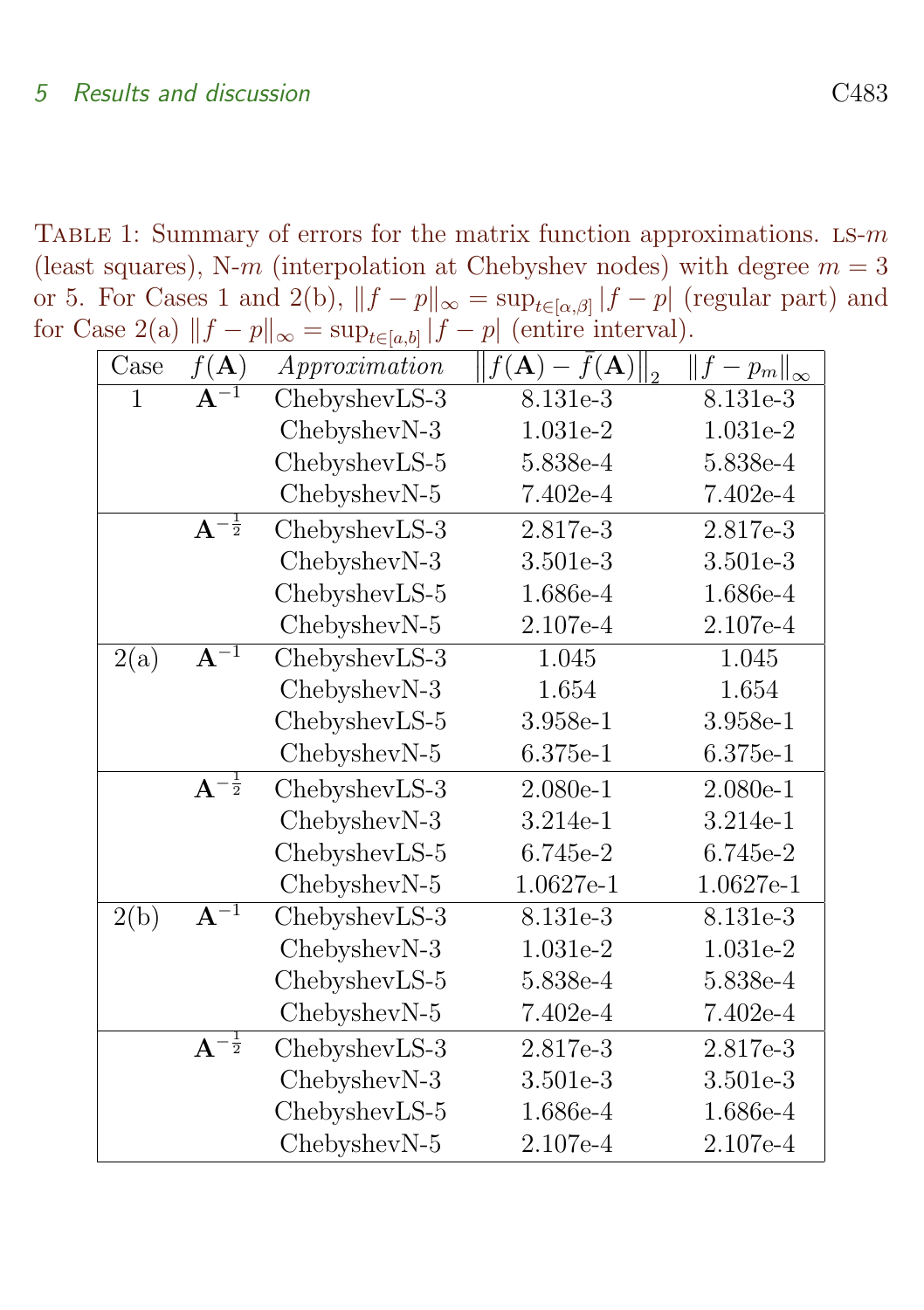#### 5 Results and discussion C484

the trailing lower digits). Such a finding instills confidence in the strategy of analysing and manipulating only scalar function approximations  $p_m(t)$  to  $f(t)$ prior to the task of constructing the matrix function approximation. Further conclusions drawn from Table [1](#page-11-0) indicate that the 5th degree Chebyshev least squares polynomials provide quite accurate approximations, however it could be argued that the errors offered by the cubic polynomial approximations would be acceptable for a wide range of applications. Undoubtedly the reasonable agreement between the polynomial approximations and the exact result for Case 1 can be attributed to the rather short interval over which the approximate polynomial  $p_m(A)$  was constructed and the fact that the condition of regularity is basically satisfied.

For Case  $2(a)$  when the splitting method is not employed and the singular component is not included in the approximation, note that the matrix function approximations are poor, particularly for  $A^{-1}$ . The reason is that the regularity condition is not satisfied for either function, indicating that fitting an interpolating polynomial across the entire interval [0.17, 3] is not a viable option for this matrix. However, for Case 2(b), all of the eigenvalues of **A** less than 1 are included in the projector  $P$  for the singular component. In this case, the singular part for  $\bf{A}$  is confined to the interval [0.17, 1] and the regular component to [1, 3]. The Householder based Lanczos scheme was employed to generate the required projector  $P$  with a randomly chosen vector w used to start the subspace generation. The process was continued until the analytic grade initially of  $\ell = 43$  was reached. After three restarts the first five smallest eigenpairs of A and the largest eigenpair were converged for use in the interpolant construction for the regular part. Note that convergence was achieved by refining the approximate eigenspace containing the five smallest eigenvectors until  $\|\mathbf{R}\| \leq 1 \times 10^{-10}$ . At this point, the matrix  $V_1$ was formed and  $M_1$  as discussed in Section [4.1](#page-8-1) was constructed with thick restart repeated on the deflated matrix  $\mathbf{A}_1 = \mathbf{A}\mathbf{M}_1^{-1}$ . This new matrix  $\mathbf{A}_1$ had an analytic grade of  $\ell = 26$  and four further restarts were required to determine the next five smallest eigenpairs, allowing  $V_2$  to be formed with  $\Vert \mathbf{R} \Vert \leq 1 \times 10^{-10}$ . This process was repeated two further times, at first for  $\mathbf{A}_2$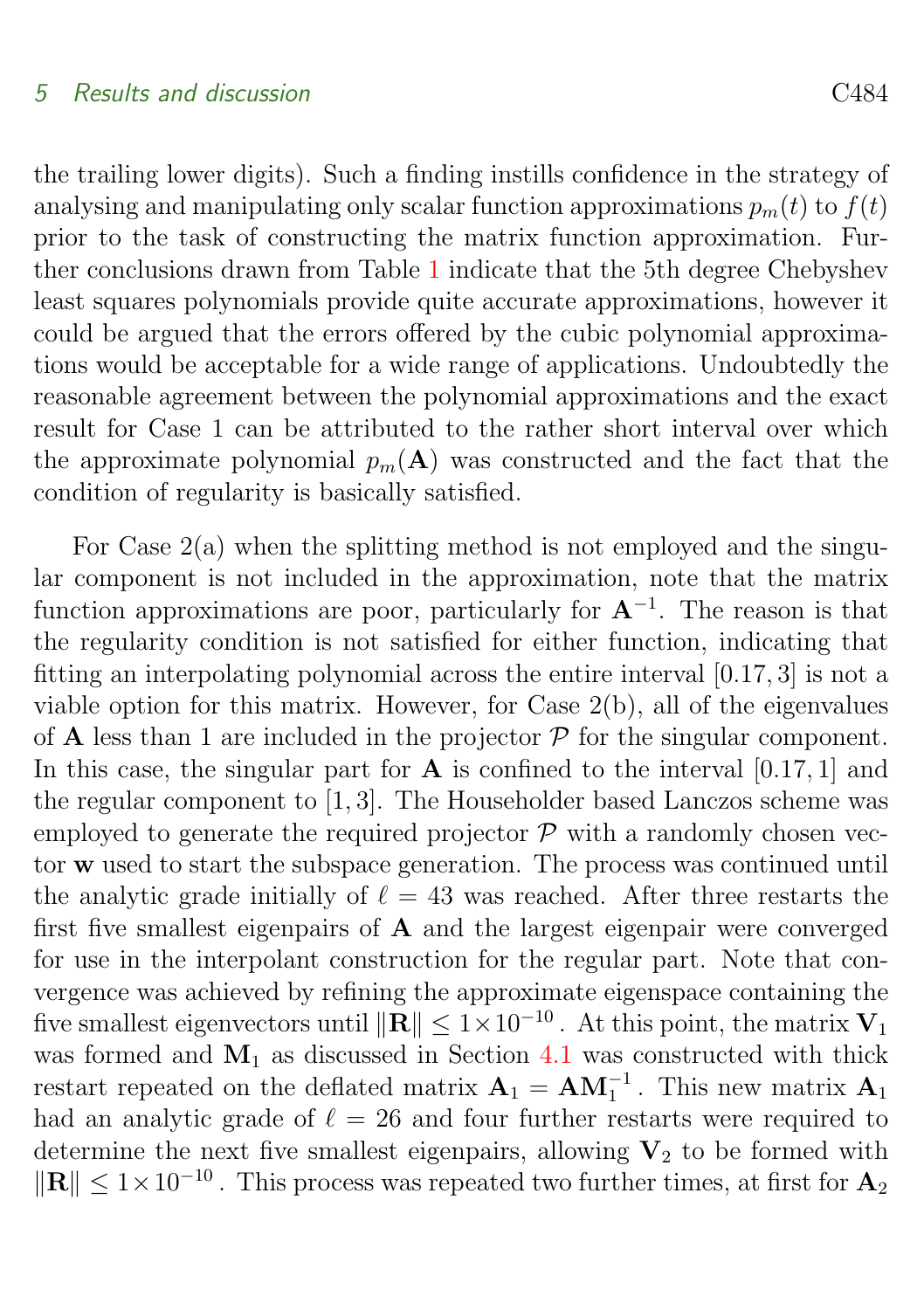#### 5 Results and discussion C485

with an analytic grade of  $\ell = 26$  and three further restarts needed to determine the next five smallest eigenpairs, giving  $V_3$ ; and then with  $A_3$  with an analytic grade of  $\ell = 24$  with five further restarts needed to determine the last five smallest eigenpairs, giving  $V_4$ . Finally, the projector  $P = VV^T$ , with  $V = [V_1, V_2, V_3, V_4]$  was formed and used thereafter for the splitting method. The thick restart process performed exceptionally well, resulting in the matrix function approximation error being dominated entirely by the error associated with interpolation on the regular interval.

## <span id="page-13-0"></span>6 Conclusions

A novel splitting method capable of providing accurate matrix function approximations for large sparse symmetric positive definite matrices was presented. The attraction of the method is that when a projector onto the singular part of the spectrum can be completely determined, attention can be focused entirely on fitting an interpolating polynomial of low degree to the regular component of the spectrum using near minimax polynomials involving only scalar function approximation techniques. The introduction of matrices is needed only when one is satisfied to have attained the desired accuracy for the chosen application. A computationally efficient and effective Krylov subspace approximation, based on Householder transformations and thick restart was used to compute the projector onto the singular part of the spectrum. The results indicate that the splitting method has great potential for matrix function approximation.

Acknowledgments: This work was supported financially by arc Discovery grant DP0342985. We thank Professor Nick Trefethen for his comments on the initial draft of this paper.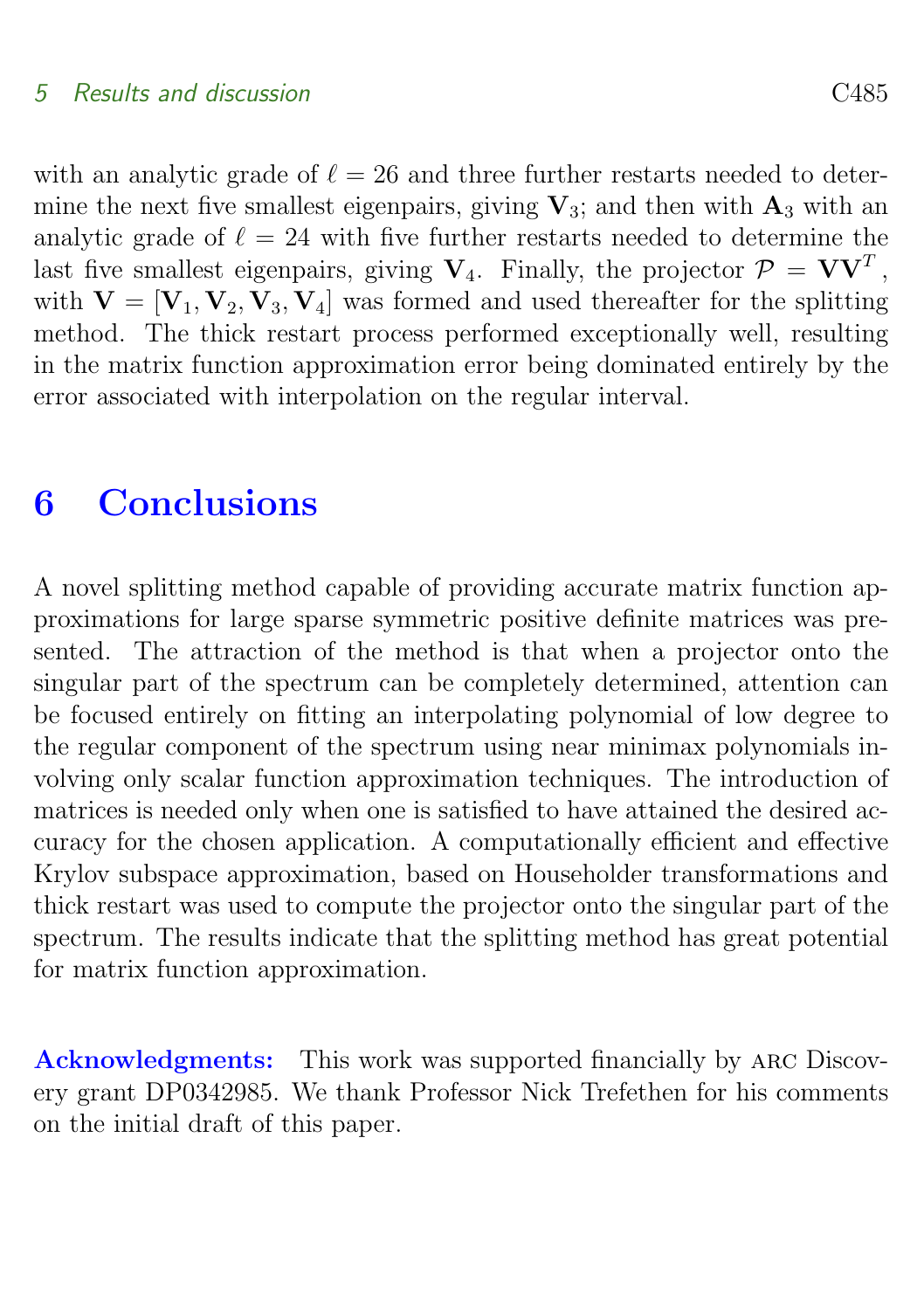#### 6 Conclusions C486

### References

- <span id="page-14-6"></span><span id="page-14-0"></span>[1] K. E. Atkinson. An introduction to Numerical Analysis second edition, Wiley, 1989. [C475,](#page-3-1) [C476,](#page-4-1) [C479](#page-7-1)
- <span id="page-14-4"></span>[2] Z. Bai, M. Fahey and G. Golub. Some large-scale matrix computation problems, J. Computational and Applied Maths, 74, pp.71–89, 1996. [C474](#page-2-0)
- <span id="page-14-7"></span>[3] Z. Battles and L. N. Trefethen, An extension of MATLAB to continuous functions and operators. Oxford University Computing Laboratory, Numerical Analysis Group, Report 03/03, 2003. [C475](#page-3-1)
- <span id="page-14-1"></span>[4] S. Cheng, N. Higham, C. S. Kenney and A. Laub. Approximating the logorithm of a matrix to specified accuracy. SIAM J. Matrix Analysis and Applications, 22, 4, pp.1112–1125, 2001. [C474](#page-2-0)
- <span id="page-14-3"></span>[5] V. L. Druskin and L. A. Knizhnerman. Krylov subspace approximations of eigenpairs and matrix functions in exact and computer arithmetic. Numerical Linear Algebra with Applications, 2:205–217, 1995. [C474](#page-2-0)
- <span id="page-14-9"></span>[6] J. Erhel, K. Burrage and B. Pohl. Restarted GMRES Preconditioned by Deflation, J. Comput. Appl. Math, 69, pp.303–318, 1996. [C481](#page-9-0)
- <span id="page-14-5"></span>[7] M. Hochbruck and C. Lubich. On Krylov subspace approximations to the matrix exponential operator. SIAM J. Numerical Analysis, 34, pp.1911–1925, 1997. [C474](#page-2-0)
- <span id="page-14-8"></span>[8] M. Ilić and I. W. Turner, Krylov Subspaces and the Analytic Grade, J. Numerical Linear Algebra with Applications, published online 17 June, 2004. [C480](#page-8-2)
- <span id="page-14-2"></span>[9] M. Ilić, I. W. Turner and A. N. Pettitt, Bayesian Computations and Efficient Algorithms for Computing Functions of Large, Sparse